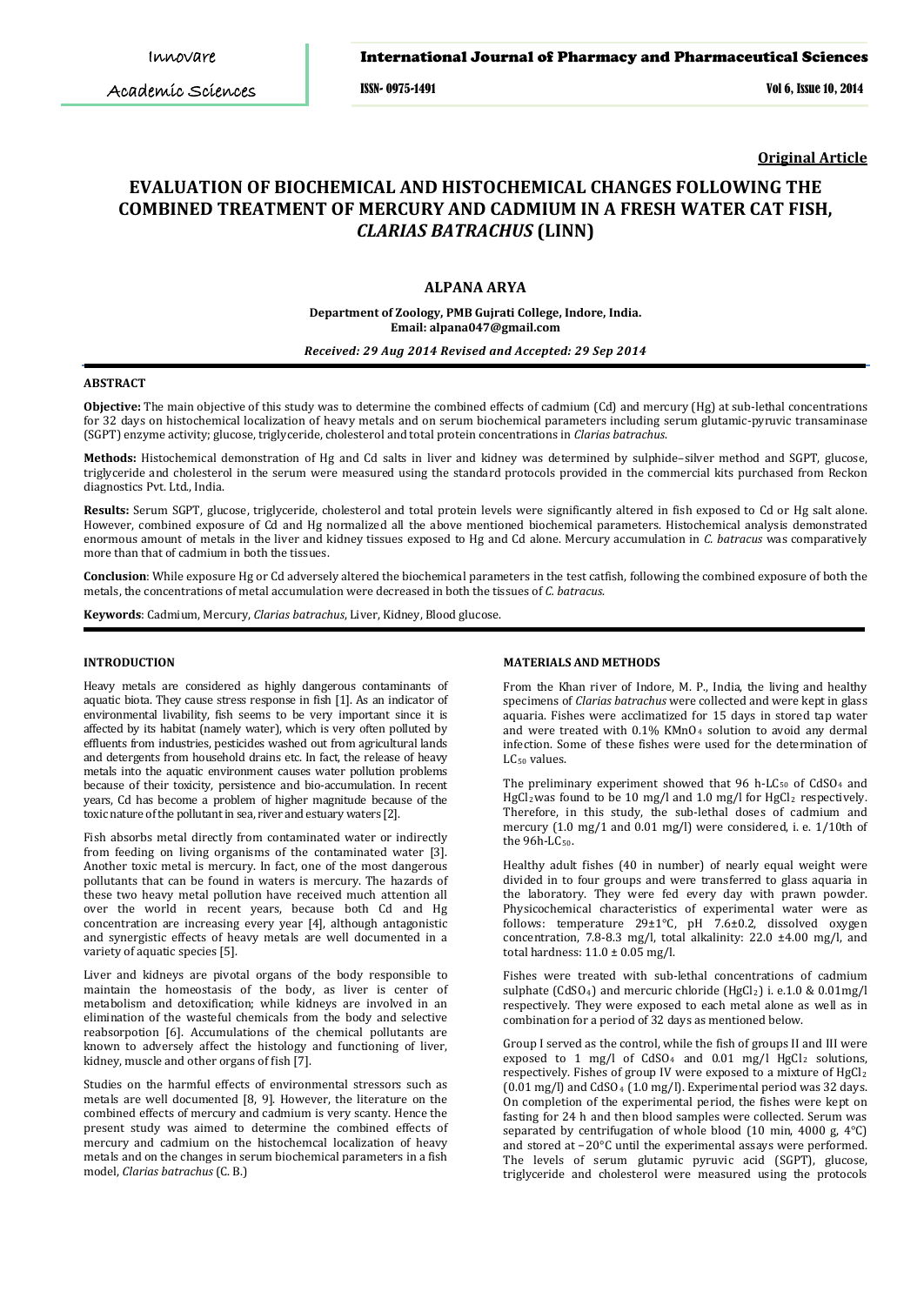provided in commercial kits purchased from Reckon diagnostics Pvt. Ltd., India. Total protein in serum was estimated following the method of Lowry *et al.*[10]. The fishes from each group were dissected, liver and kidney tissues were removed and fixed in different fixatives. For the determination of heavy metals, the modified method of Timm sulfide -silver method was followed [11,12].

## **RESULTS**

Results are presented on Fig.1, 2 and 3. Following the exposure of CdSO4 to the fishes, a significant decrease in glucose and cholesterol levels was observed (*P*<0.001or *P*<0.01) as compared to control. Although no significant changes in triglyceride levels were observed, there was a significant reduction in protein levels (*P*<0.001) as compared to control value. SGPT activity was also increased significantly (*P*<0.01).



**Fig. 1: Changes in the levels of serum glucose (mg/dl); triglyceride (mg/dl); cholesterol (mg/dl); total protein (mg/dl) and glutamic-pyruvic transaminase (SGPT) activity (IU/L) following the combined exposure of cadmium and mercury for 32 days in** *Clarias batrachus***. Each bar represents the Mean ± SEM (n=10). a,** *P***<0.001 b,** *P***< 0.01 as compared to the respective control value.**



**Fig. 2: Histochemical localization of mercury and cadmium in** *C. batrachus* **in Liver: Control liver showing faint deposition of metal. Section of liver of 0.01 mg/l HgCl2 exposed fish showing faint deposition in the peripheral region and heavy accumulation in the central zone of the liver. Cd exposed liver showing uneven distribution of metal in the hepatocytes. Liver exposed to mercury and cadmium Hg + Cd showing faint metal deposition throughout the hepatocytes.**



**Fig. 3: Histochemical localization of mercury and cadmium in** *C. batrachus* **in kidney Control kidney shows no traces of metal. Kidney treated with HgCl2 exhibits metal deposition in kidney tubules. Kidney exposed to CdSO4 shows metal accumulation in proximal and distal kidney tubules. Kidney exposed to mixture of Hg + Cd shows less accumulation of metals throughout the kidney section.**

In HgCl 2 alone exposed groups (Fig.1), glucose and SGPT levels were increased significantly (*P*<0.01). But, the levels of protein, cholesterol and triglyceride decreased significantly (*P*<0.001 or *P*<0.01, as compared to control values). However, following the combined treatment of Hg and Cd and exposed to similar duration, no significant changes were observed in any of the aforesaid parameters.

#### **Metal accumulation**

With respect to histochemical localization of metals it was observed that mercury deposition in liver and kidney(Figs 2 and 3 respectively) was to a greater extent as compared to CdSO4. On the other hand exposure to Hg + Cd (in combination), accumulation of metals were less both in kidney and in liver and the values were somewhat similar to control fishes.

#### **DISCUSSION**

Heavy metals, as environmental stressors are known to alter serum biochemical parameters in fishes, which suggest that serum biochemical indices could be used as important and sensitive biomarkers in ecotoxicological studies concerning the effects of metal contamination and fish health [12]. Results of the present  $study$  clearly indicated that  $HgCl<sub>2</sub>$  exhibited deleterious effects in *Clarias batrachus* as evidenced by an increase in glucose and SGPT levels. The blood glucose level has been used as an indicator of stress in fishes. Findings of some earlier studies indicated an increase in plasma cortisol, glucose and lactate levels in different fish species exposed to stressors like heavy metals [13,14]. In our study also, an increase in glucose and SGPT levels was observed as compared to the control values in the serum of the fishes exposed to mercury. Heath (1995) reported that the effects are cortisol mediated that is released from the adrenal cortex, that in turn helps in glycogen storage in liver by reducing the use of glucose by tissues and it keeps blood glucose at high concentrations [15]. Similar report is also available indicating high glucose concentrations following exposure of mercury in fishes [16, 17]. Exposure of mercury for 32 days significantly lowered the cholesterol levels which may be due to the bioaccumulation of metals which might have inhibited the conversion of esterified cholesterol to free cholesterol. Significant decrease in triglycerides content in blood plasma of *C. batarachus* by Mercury indicated its adverse effect on the liver. A similar effect of sublethal concentration of malathion has also been reported earlier in *C. batrachus* [18]. Changes in protein is one of the earliest indicators of heavy metal poisoning [19]. A significant decrease in protein levels was also observed following Hg exposure. The depletion of protein content during mercury toxicity may be due to reduced protein synthesis and/or due to enhanced proteolysis in the various organs of fish. Earlier also depletion of protein content had been observed in all the organs of *C. batrachus following the* exposure of mercury [20].

Although fishes exposed to cadmium showed the significant decrease in glucose, cholesterol and protein levels, triglyceride level remained unchanged. This decrease in the glucose levels might have resulted from a inhibition in glycogenolysis in the liver or a reduction in the rate of absorption of glucose through the intestine. The reduced level of glucose found at the end of exposure of Cd could be a reflection of the exhaustion of the energy reserves of the organism and an impaired capacity of fish to restore them [21].

The decrease in protein content by Cd may be either due to reduced protein synthesis or a protein breakdown caused by nephrosis, by cirrhosis or by an increase in the rate of protein utilization as a general adaptation for the excess toxicant (cadmium) in the plasma [22]. Exposure to cadmium as well as mercury resulted in significantly elevated levels of SGPT which may either due to leakage of these enzymes from hepatic cells and thus raising levels in blood or due to increased synthesis as suggested in earlier studies [23,24]. These adverse effects may be related to the observed accumulation of Hg in liver and kidney which are considered to be major target organs of toxicity. Interestingly, with respect to cadmium the adverse effects are moderate and less than that of mercury suggesting that mercury is more toxic than cadmium. These findings corroborate with an earlier report [25].